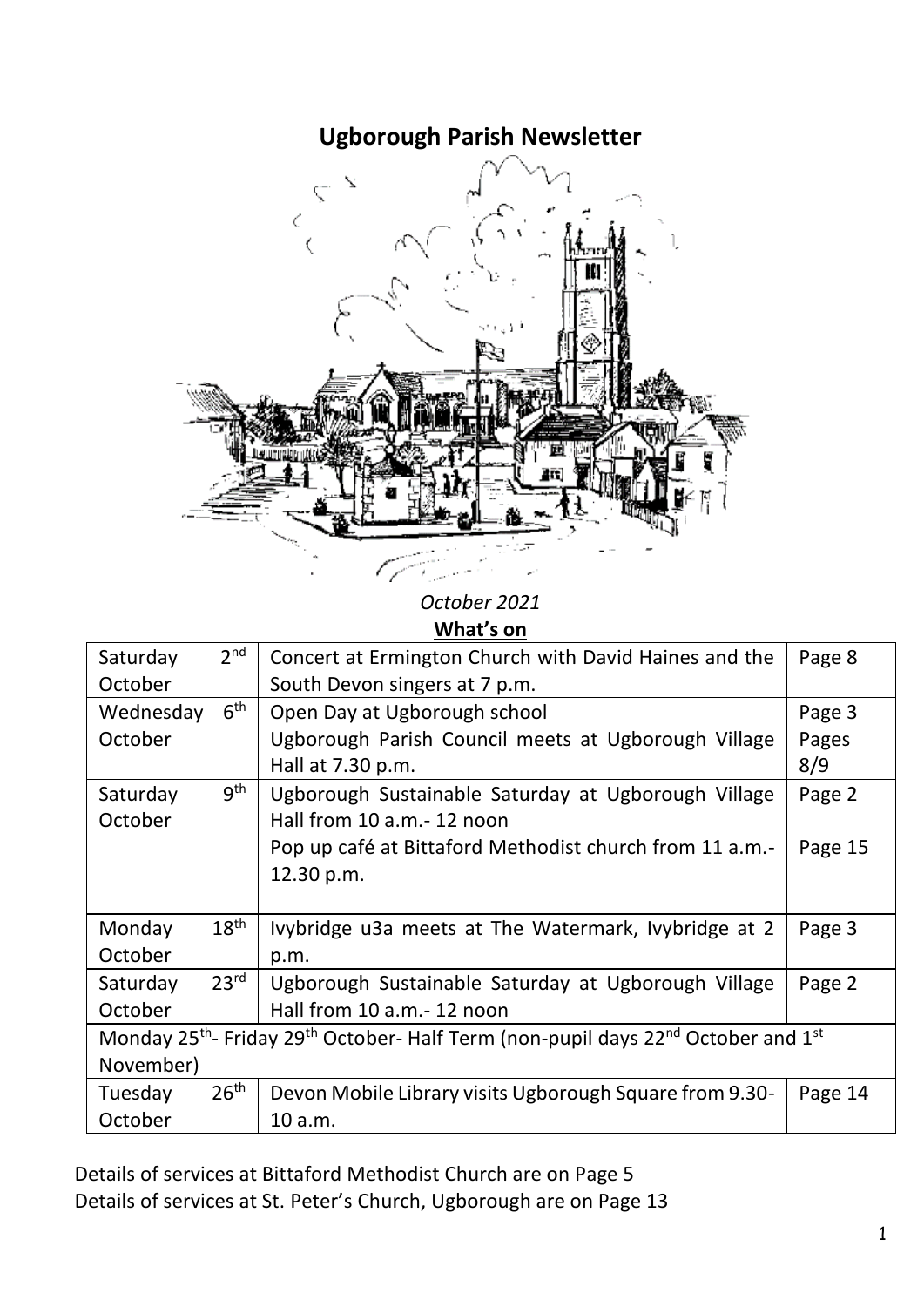# **Ugborough Sustainable Saturdays** - *Val Holman*

We will be in the village hall on **Saturday 9th and Saturday 23rd October from 10a.m. – 12 noon,** ready to delight you with pasties, pies, cakes, tarts, ready-made meals, cookies and a selection of clever and affordable crafts and cards. And the Cafe serves good coffee, tea, and bacon butties. Thanks to all who have come along and supported us so far, we love seeing you all enjoying what we have to offer. All welcome ……. and please bring your masks!

(*What an absolute joy it was to meet up again at September's Sustainable Saturday! Wonderful food, and some lovely craft items- just right for Christmas presents? And yes, the coffee is very good! Thanks to all who have made this happen again.)*

**Ugborough and Bittaford Pre- School**-(incorporating breakfast club and after school club) Charity Number 1043499*- Contributor-Danielle* Open 8 a.m.-6 p.m. Monday – Friday during term time in Ugborough Village Hall Baby and Toddler Group (drop-in) – Monday 1.30-3 p.m. Contact 07763215455

[admin@ugboroughandbittafordpre-school.org.uk](https://d.docs.live.net/d1d00904bc4b66e8/Documents/newsletter/Ugborough%20Parish%20Newsletters%20for%202019/admin@ugboroughandbittafordpre-school.org.uk)

### Welcome back!

It is so lovely to welcome back new and old pre-schoolers and see so many happy smiling faces. We trust that you have enjoyed the summer break although we lacked some sunshine. The children have settled well throughout the first few weeks of the new autumn term, and we are looking forward to lots of new things and getting back outside to our lovely forest school are and cooking. The children have made blackberry and apple crumble, and all loved to try it.

The children have enjoyed not having to be in their bubbles now that restrictions have lifted We have also welcomed back Sarah who has been sorely missed by children and colleagues. We hope Sarah has enjoyed her return as much as we have loved having her back.

The Committee are holding an AGM next month if you are interested in joining the committee then we would like to hear from you. You can register your interest at the preschool with Tania or attend our AGM.

# **The Beacon Federation -** *Executive Headteacher - Mrs. Karen Dixon*

Ugborough Primary School.

We have had a very calm and settled start to the new term. It has been great to get back to normal in most aspects of school life, and particularly good to see the children mixing again at break and lunchtimes. We are all enjoying the last of the late summer sunshine before the Autumn really sets in!

On Wednesday 20th October, we are planning a fundraiser for the Ivybridge Rotary Club, as a 'thank you' to them for support given to the school during Covid. In return for coming in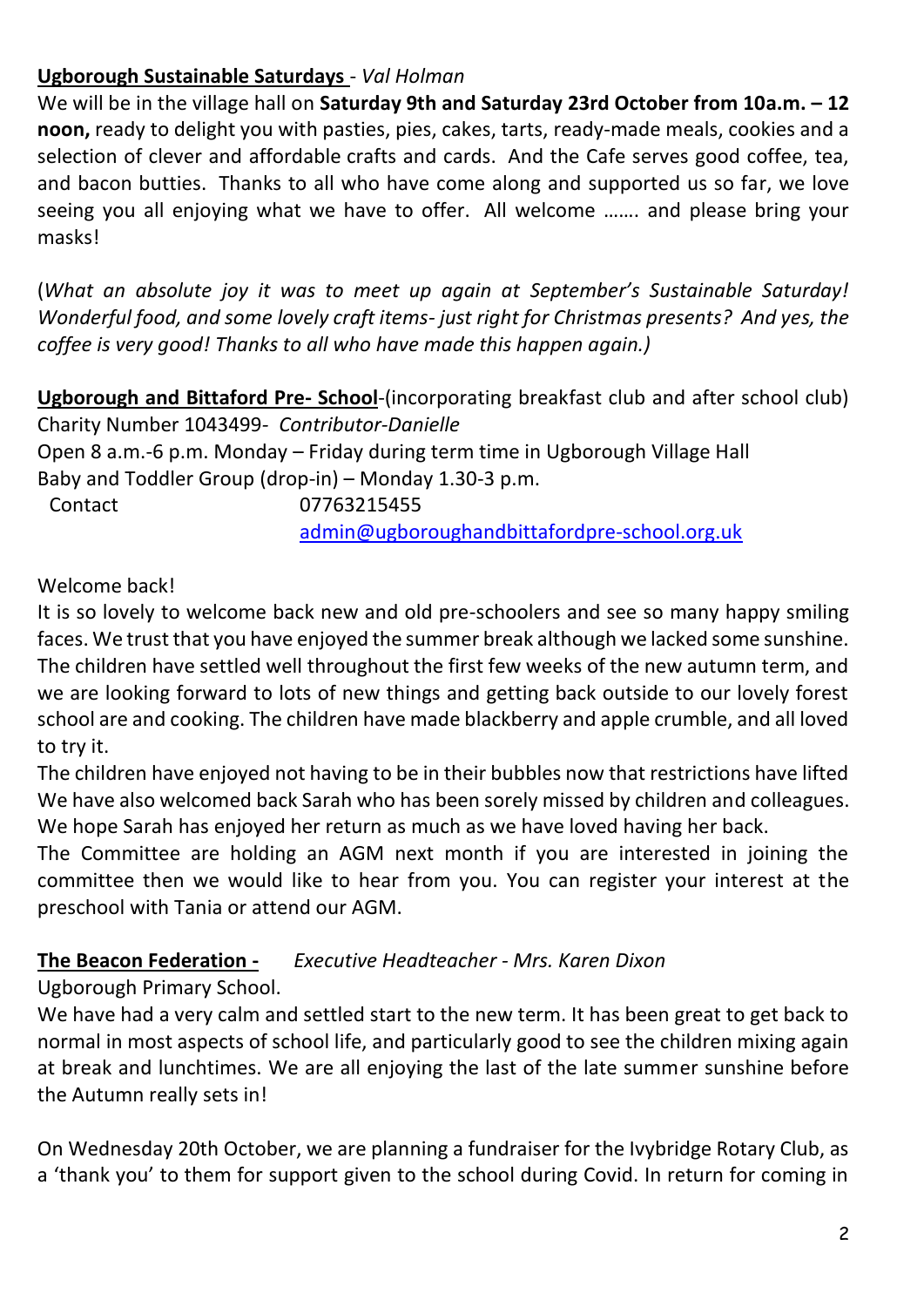mufti, we will be asking children to bring in a small gift suitable for a child to win in a tombola.

# **Diary Dates:**

Wednesday 6<sup>th</sup> October- Open Day – whole school Friday 22<sup>nd</sup> October-Non-pupil Day Monday 25th – Fri 29th October Half Term Monday 1<sup>st</sup> November<br>Friday 17<sup>th</sup> December Non-pupil Day Last day of Autumn Term



# *G-UP Creating a community where it's easy to live sustainably*

# *Simon Pickstone*

I am pleased to report that we now have at least 4 pairs of rehomed hedgehogs quietly familiarising themselves within the Ugborough environs. I

believe that despite their diminutive stature they can move quite fast and have been known to travel up to 2km at night whilst foraging. These hogs have arrived from ELM Wildlife and Hedgehog Rescue (based in Seale Hayne, Newton Abbot) and are just a small fraction of the many that have been rescued this year. Emma Hickson of ELM has been doing a fantastic job informing willing foster carers of all the steps to achieve a successful introduction. It really is quite easy and straight forward. Keep your eyes peeled on the roads at night, provide small (CD sized) holes in you fence to aid access and avoid using slug pellets. Hedgehogs have a voracious appetite for slugs and snails and are now gearing up for winter so are super busy trying to gain weight.

If you have a quiet corner in your garden and think it might be suitable for hedgehogs, you can get in touch with ELM Wildlife (they have a Facebook page). You can also purchase hedgehog houses from ELM as well which helps to

### **Ivybridge U3A** - *Steve Harvey*

IVYBRIDGE u3a has marked its tenth anniversary on September 20<sup>th</sup> - a year late due to Covid – but guest speaker Ann Widdicombe was totally relaxed about the delay. Chairman Val Carmichael had welcomed the speaker and also Hon President Cliff Bennett who, she reminded members, had been one of the founders of the local branch. General monthly meetings are already planned for the rest of 2021 with Nick Bailey talking on 'Radio Caroline to Classic FM' on 18<sup>th</sup> October at 2 p.m. and Marilyn Bishop on the 'Art of Deception, Fakes and Forgeries' in November.

Apart from the monthly meeting at the Watermark there is already a full list of u3a group meetings in the programme. For further details visit the website at www.ivybridge-u3a.org.uk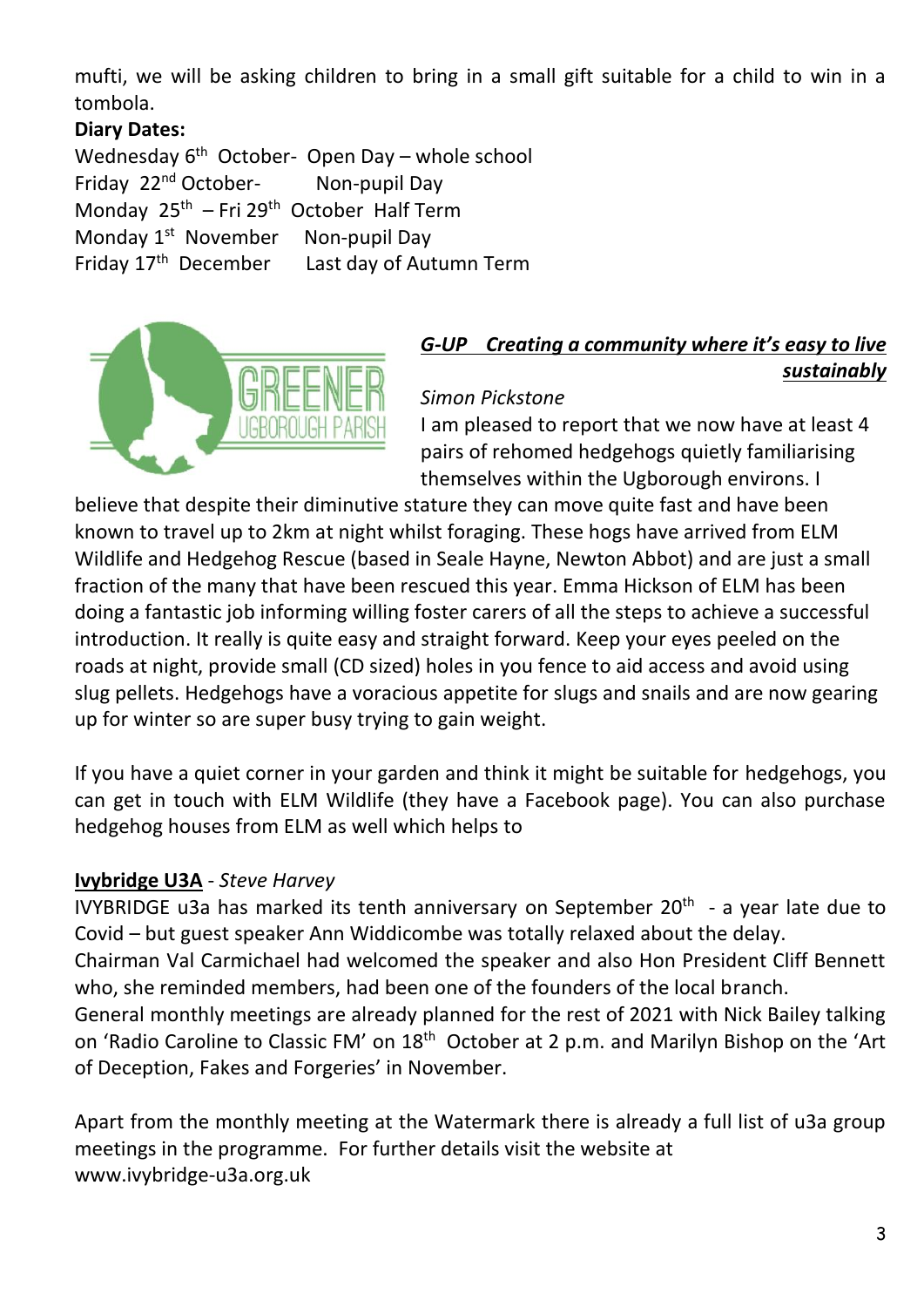# **Rainfall at Shellwood Hill** *George Arnison*

Over the summer months I recorded 70mm (2.8") of rain in June, 138.5mm (5.5") in July and 54.5mm (2.1") in August at Shellwood Hill, which compare to my 12-year averages for those months of 100mm, 88mm and 131mm respectively. So whilst July was wetter than normal, June and August were drier. In fact this was the driest August since I started recording. As a result, the 263mm total for the three summer months together was noticeably less than the 12-year average of 318mm. Perhaps the most notable record however during the summer was that *globally*, July was the hottest single month since records began in 1880.



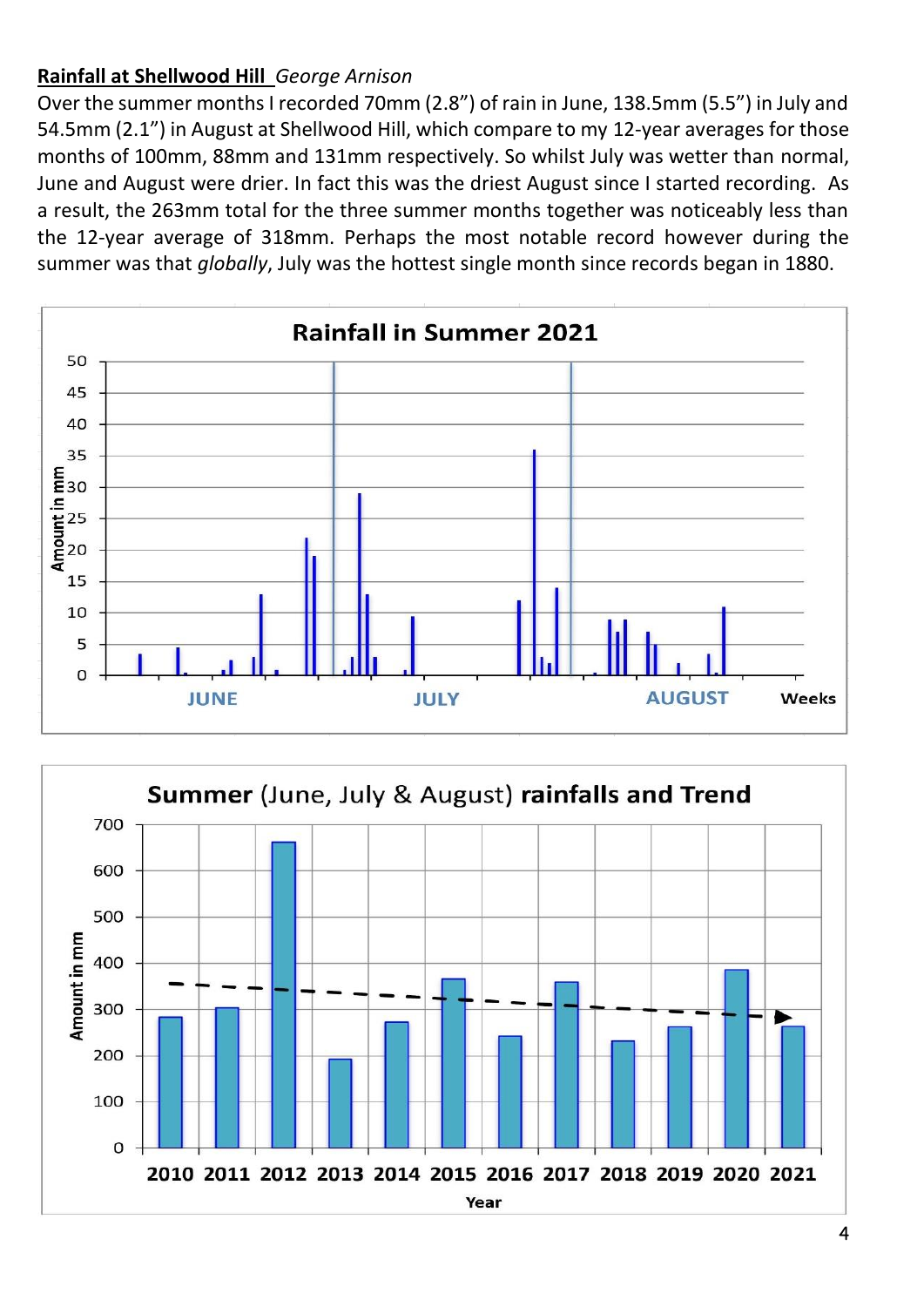### **Beryl's Bookworms** – *Sue Webster*

Our latest read was 'A Spell of Winter' by Helen Dunmore. Disturbing love and underlying horror govern the hermetic world of this Gothic novel set in early twentieth century England. Catherine and



her brother Rob Allen, siblings two years apart, grow up in a world of shameful secrets. Their mother abandons them when they are young, and their father dies after being institutionalized. The children live with their grandfather in a crumbling country estate accompanied by their dependable maid, Kate and a malicious tutor, Miss Gallagher. Together they forge a passionate refuge for themselves while the world outside moves to the brink of war.

Against this backdrop, cruelty and eroticism lurk beneath every surface. Kate and Rob finally leave for Canada and then the war comes taking most of the neighbouring men with it, so that Cathy is left with her ailing grandfather on the farm. It is only when the war ends, and she is alone that she is ready to break away and be redeemed by love.

Helen Dunmore's most celebrated work, which captured Britain's prestigious Orange Prize in 1995 is a compelling take on innocence corrupted by secrecy and the grace of second chances.

Most enjoyed this book very much and wished that Helen Dunmore was still alive to write more of her very descriptive and often beautifully written poetic books. One or two of the group found the story hard to identify with the characters and wanted to know more about their lives. These observations gave us the opportunity to have a lively and interesting discussion about the book. The score was 4 out of 5.

Our book next month is 'The Dutch House' by Ann Pratchett.

#### **Bittaford Methodist Chapel** *Chris Phillips* 07899934743

Bittaford Chapel now has a new roof with improved insulation and the outside walls are being painted so it is looking good.

3<sup>rd</sup> October at. 11a.m. - Revd D Youngs. - Communion. 10<sup>th</sup> October at. 11a.m -Revd S Roper.

17<sup>th</sup> October at. 11a.m. - Revd T Higgins.

24<sup>th</sup> October at. 11a.m. -Mr L Woodland

 $31<sup>st</sup>$  October at. 11a.m - Mr K. Angilley.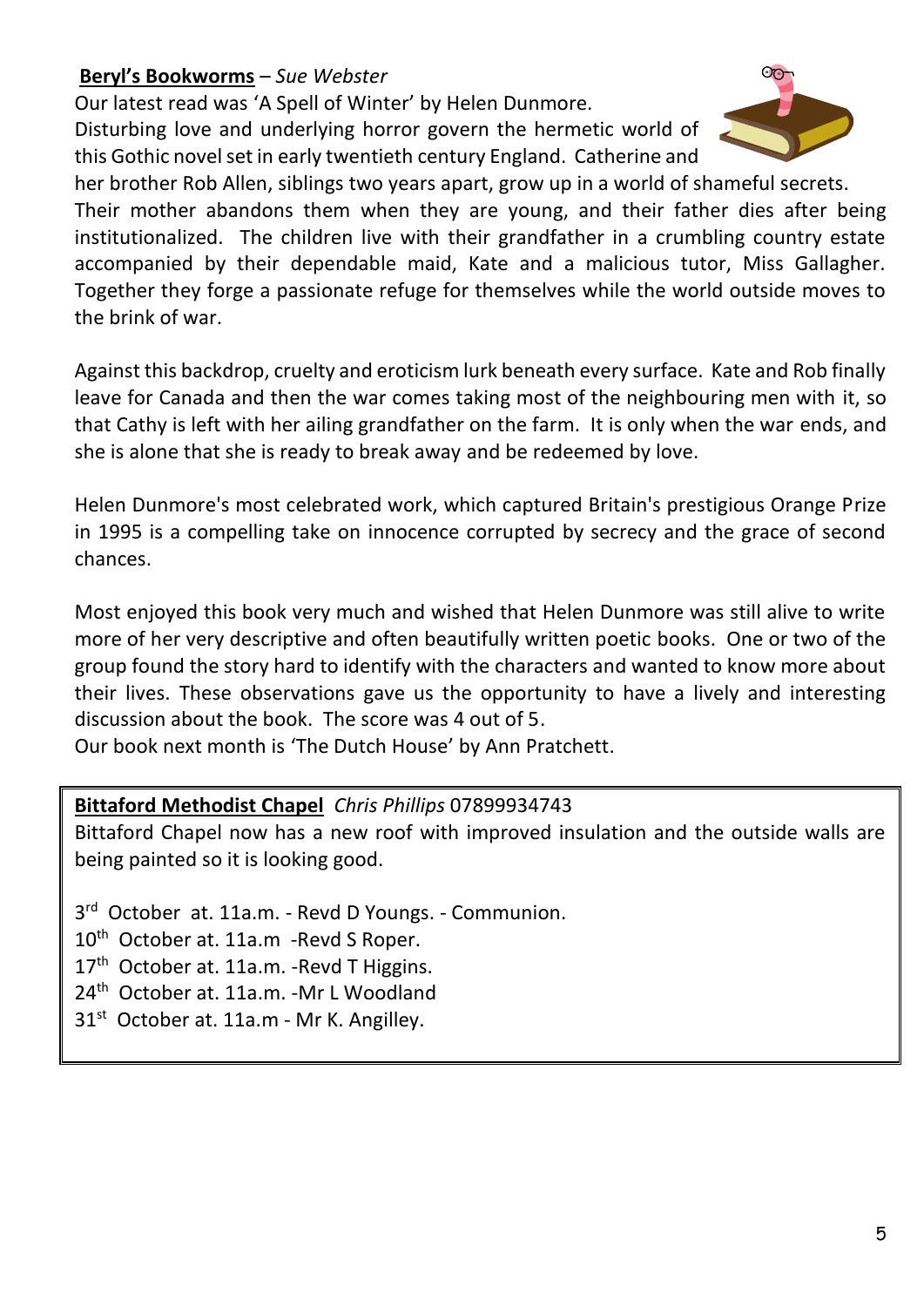

**Your Stars Tonight**. It's that time of year again when the evenings draw in and the Cabbage Whites sprint for the finishing post of survival. We have some fancy nasturtiums from seeds bought a few years ago in a Portuguese artisans' tourist shop – the sort of darkened emporium you enter mainly to get out of the glaring heat of the sun. Perhaps it is the shock of having to grow in Devon's cool damp climes that has resulted in their inability to get into rampaging style until mid

August. As a result, the clutches of tiny yellow eggs laid by the Cabbage White butterflies only arrived in the last few days of the month, but soon there were dozens of tiny yellow and black caterpillars were feasting on the nasturtium leaves.

My big excitement of 2021 (it's been a quiet year) was finding a copy of the *Field Guide in Colour of British Butterflies* in the darkest corner of a rather weary second-hand shop on a wet day in Llandovery. However, when I got home my enthusiasm was somewhat dampened by finding it was missing pages 110 - 138. So I know nothing about Meadow Browns to Swallowtail butterflies – and again it shows the risks that comes from buying things in dark corners.

Anyway, it is very good on Cabbage Whites, and I was surprised to learn that the baby caterpillars first feed on the centres of leaves and only chew along the edges as they get older - which seems a bit counter intuitive – but perhaps I am failing to see dinner from a young caterpillar's mind set.

By the middle of September there were three generations of caterpillar all going full blast in their intention to reduce our two-metre sprawl of nasturtiums to a polluted skeleton – once they get going, they are miniature combine harvesters. One larger one wandered off to find a safe place to turn into a pupa – and came to a nasty end when it reached the apparent safety of underneath the kitchen window ledge where it encountered a spider. Sadly, the resultant encounter did not have a Lord of the Rings' ending. How the rest of them get on, now there is a nip in the evening air is being followed with great interest as we have a sweepstake running on who makes it to 2022 - with odds of hundred to one.

Watching them has become a pleasant diversion during outdoor coffee breaks and it was then that my eye strayed to the fuchsia, and I found four eyes gazing back at me. It soon became clear that the owner of the four fake eyes actually had no interest in me and was single mindedly engaged in strip mining the fuchsia. Both flowers and leaves were disappearing at an astonishing speed as a 3 inch/ 8 cm buff brown eating machine munched blissfully and then stretched it head to show two tiny eyes atop its elephant trunk. An Elephant Hawk moth had taken up full bed and board residence in the fuchsia.

Several people have remarked this month on Jupiter glowing in the south-eastern sky all night long – and particularly when there is a full moon which has been very close to Jupiter. And binoculars reveal the eternal dance of Jupiter's four moons around their parent planet, interrupted by their occasional disappearance as they pass behind, or in front of their parent. Early in the month I captured a lovely image of Jupiter complete with its bands, and angry Red Spot, along with two of the moons casting black, round, shadows on Jupiter's bright surface.

So, I am hoping my caterpillars will find refuge and survive the winter while I am wrapped up in a cocoon of warm winter clothing to enjoy the coming night sky delights appear once again - Pleiades, Orion and its nebula and Sirius blazing bright over Spriddlescombe.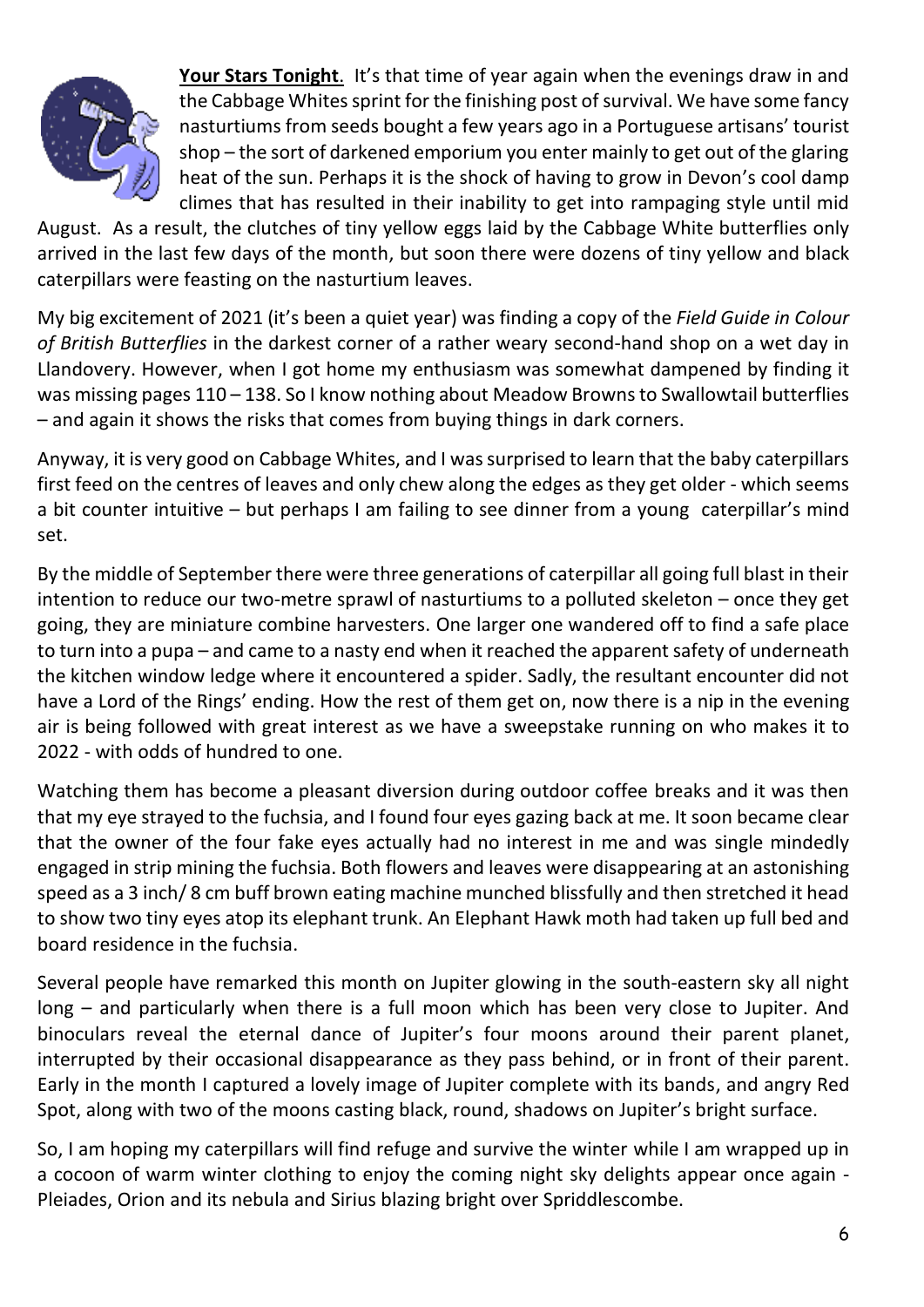# **Enjoy a luxury cruise – and raise funds for repairs to the roof of Ermington church-** *Gill Hucker*

During the pandemic most of us have dreamt of getting away – if only for a few days, but how many of us have thought of going on an ocean cruise? Imagine a luxurious ensuite cabin with a balcony and 24 hour room service, , gourmet dining, door to door VIP travel in a chauffeur-driven car, wine/beer/soft drinks with meals and throughout the day if required, full medical and cancellation insurance, a programme of entertainment including piano/string recitals, quizzes, deck quoits/table tennis and lectures each day, and in the evening a variety of shows in the theatre, guided coach tours at each port of call, and a sheltered outdoor swimming pool surrounded by loungers. **In addition to all the above, all gratuities are included and there is literally nothing extra to pay** – unless you require fine wines or liqueurs.

**I have worshipped at Ermington Church for many years, and I am liaising with SAGA to organise this 5-night cruise aboard their beautiful new ship,** *Spirit of Adventure,* **sailing from Southampton to Southern Ireland on 16 May 2022.** Saga will provide one free place for every ten people who sign up for this cruise. However, I must stress that this is a personal initiative on my part and although the project has the agreement of the Rector and the Churchwardens, Ermington Church has no involvement whatsoever - although they will receive the money that we raise. If we could get 20 people to go, we could raise more than £2500 for Church funds.

**The current cost is £1319 per person; this is for two people sharing a cabin. Single** cabins **start at £2018 per person. This is the TOTAL COST and there are no "hidden extras".** The only requirements are that you must be at least 50 years of age, have a full British passport valid for at least six months and can provide evidence that you have received both COVID vaccinations in this country. You will be required to pay £200 to book your cabin and the balance must be paid ten weeks before departure.

**I must also point out that this is not a group holiday;** everyone will travel individually and friends/relations from any part of the country are welcome to join the group. There will be no obligation to spend any time with other members in the party. However, if a particular group of people wish to remain together, Saga will arrange adjacent cabins and if requested will designate a special table or tables for all meals

*If you are interested, please email me on [gillhucker@btinternet.com](mailto:gillhucker@btinternet.com) or ring me on 01548 830407. Saga agreed to hold these prices until 16th September and after this date the prices may have increased.* Further information can be obtained from the Saga website : *<https://travel.saga.co.uk/cruises/ocean/our-ships/spirit-of-adventure.aspx.>* Click **SEE ALL** and then cursor down to *An Irish Interlude.* 

Gill Hucker, 6 Erme Park, Ermington PL21 9LY Telephone 01548830407 Email *gillhuckertinternet.com*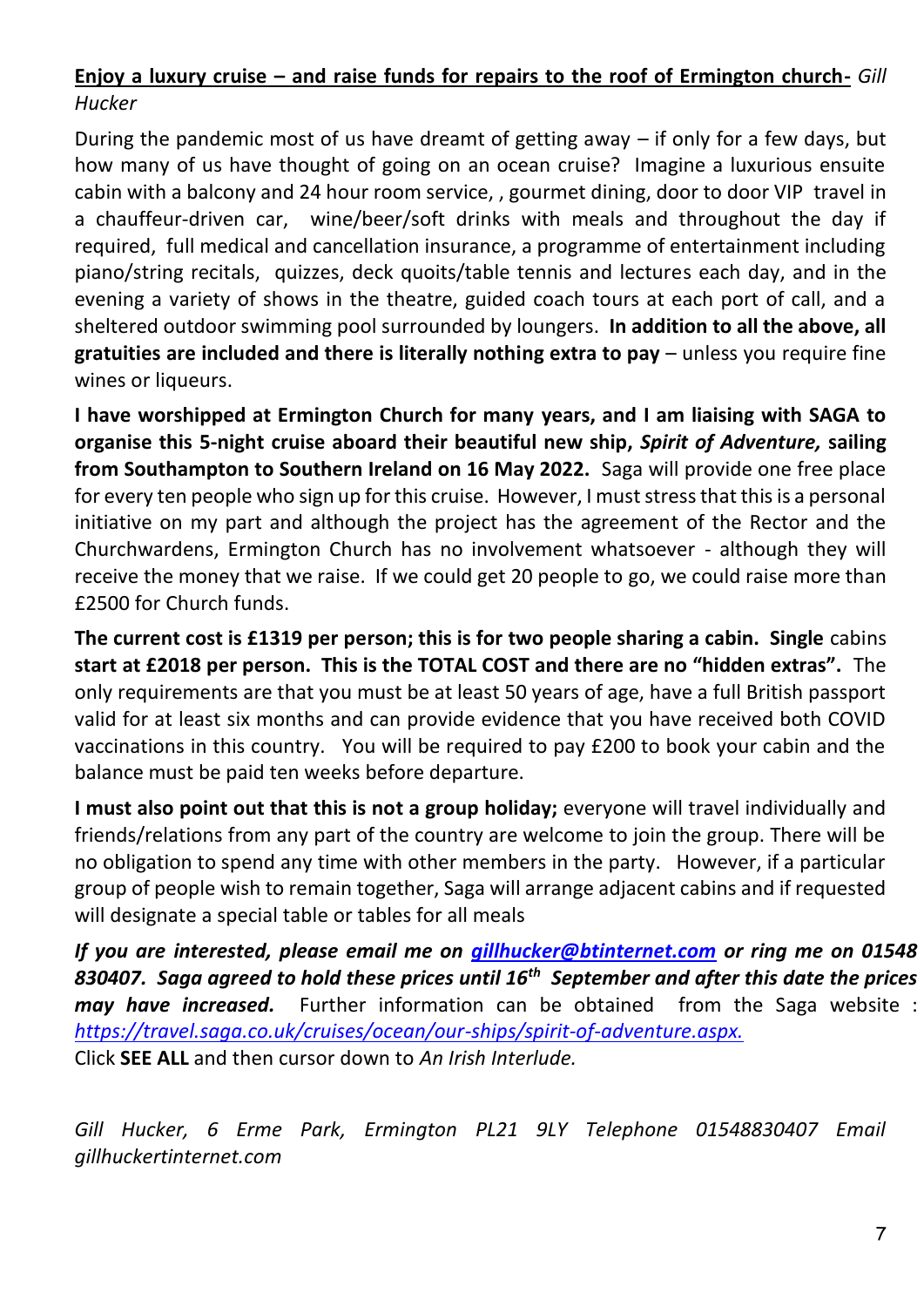### **When that tree went**

Songs of Nature, life and Science concert at Ermington church By David Haines and the South Devon Singers On Saturday 2<sup>nd</sup> October at 7 p.m. Tickets £10 each and available from 07761495033 or [www.ticketsourve.co.uk/southdevonsingers](http://www.ticketsourve.co.uk/southdevonsingers) (in aid of church funds)

# **Ugborough Parish Council**

Clerk: Sarah Woodman Tel: 01364 661127 Email: [ugboroughpc@yahoo.co.uk](file:///C:/Users/User/Documents/newsletter/ugboroughpc@yahoo.co.uk) Website[: https://ugboroughparishcouncil.org](https://ugboroughparishcouncil.org/)

**The September meeting** started, as usual, with reports from your District and County Councillors. This time, they included new opportunities for the Parish:

- The Mobile Boost Programme, which aims to upgrade indoor 4G coverage in "notspot" areas, with a greater choice of equipment. It is targeting small businesses and households in rural communities who currently have inadequate coverage, or have access to only one provider and are currently struggling with connectivity. Businesses and households can apply for a voucher of up to £1,200 towards the cost of a mobile signal booster from a registered supplier. For a list of registered suppliers and an application form, visit [www.connectingdevonandsomerset.co.uk/the-cds-mobile](file:///C:/Users/UgboroughPC/Documents/UPC/Newsletter%20&%20Press%20releases/2021/www.connectingdevonandsomerset.co.uk/the-cds-mobile-booster-voucher-scheme-guide/)[booster-voucher-scheme-guide/](file:///C:/Users/UgboroughPC/Documents/UPC/Newsletter%20&%20Press%20releases/2021/www.connectingdevonandsomerset.co.uk/the-cds-mobile-booster-voucher-scheme-guide/)
- SHDC's Community Broadband scheme, which offers £1,500 grant funding (£3,500 for a business) to secure gigabit capable broadband i.e. 1000 Mbps! Details are available a[t https://www.southhams.gov.uk/community-broadband](https://www.southhams.gov.uk/community-broadband)
- South Hams consultations have just completed on the GoCars and Bike Club schemes, and on plans to enhance biodiversity.

DCC Cllr Thomas reported on the recent increase in Covid locally, which had resulted in the Enhanced Response Area declaration, and outlined advice from County Hall, which is available a[t https://www.devon.gov.uk/coronavirus-advice-in-devon/](https://www.devon.gov.uk/coronavirus-advice-in-devon/)

**The provision of Electric Vehicle Charging Points** had been discussed at the August Meeting, and consultations had revealed that pubs in Ugborough were interested in installing them, although cost was an issue. Devon CC had also been approached about charging points in its station car park, but no response had been received. Parish Councillors discussed how charging points could be provided in the Square and Bittaford without losing general parking spaces, as parking is already very tight, and these suggestions have been forwarded to DCC.

**The community use of the school field** failed to get off the ground during the summer holidays, which was a great disappointment, especially for youngsters in the village. Negotiations with DCC had stalled and will resume with the school.

**Planning applications –** only [0424/21](https://www.dartmoor.gov.uk/living-and-working/planning/db-links/application-details?AppNo=0424%2F21) & [0425/21](https://www.dartmoor.gov.uk/living-and-working/planning/db-links/application-details?AppNo=0425%2F21) Proposed new boiler and external flue outlet at Owley Farmhouse, South Brent, which the Parish Council supported.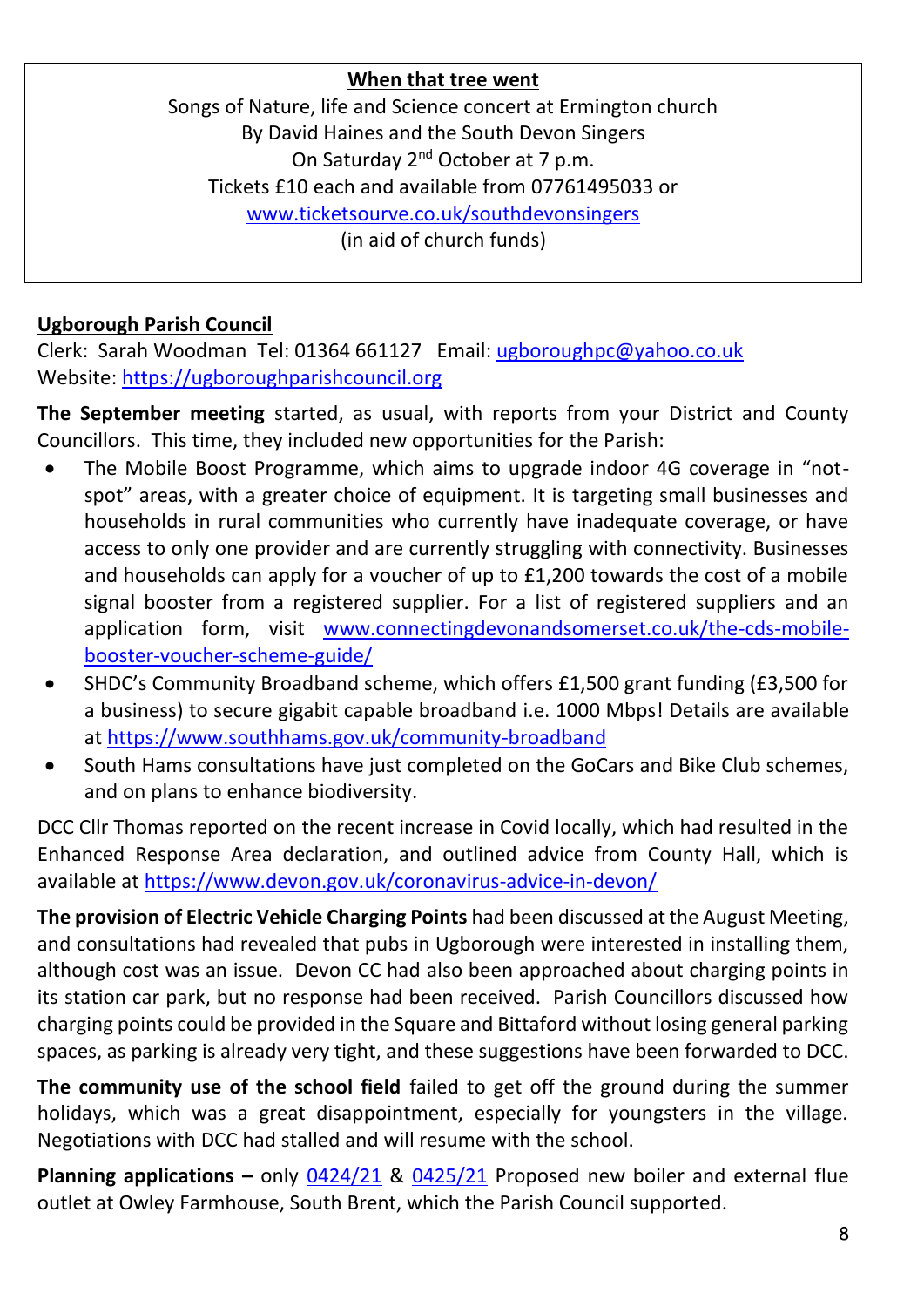**G-Up proposals on the burial ground** have foundered, as it was unable to implement its plans on Parish Council terms. However, alternative sites have been identified where it is hoped their plans can be implemented.

**Parish Council asset management** covered a wide variety of issues at the meeting, including: removing the burial ground spoil heap and getting visitors to take home their litter; erecting the new picnic bench in Bittaford play park and flipping over the tiles beneath it; replacing the vehicle activated speed sign in Bittaford; and eradicating Himalayan Balsam as it continues its invasion into Bittaford playpark. Thanks were expressed to Sean Marcus, who has done a great job maintaining the benches in Ugborough.

**Correspondence** I received which may be of interest:

- eCargo Bikes. The Department for Transport is funding 40% of the total cost of an ecargo bike, up to a maximum of £2,500 for two-wheel models and £4,500 for threewheel models. You can apply for up to five eCargo bikes per organisation, and Limited companies, sole traders, partnerships, charities and not-for-profit organisations are all eligible to apply. Public, community or third sector organisations are also eligible provided they are legally constituted and have the appropriate formal structure. The deadline is 14 December 2021 and details are available at <https://content.govdelivery.com/accounts/UKSWDEVON/bulletins/2ef55c3>
- Tesco Community Grants of up to £1,500 are open to charities and community organisations. Every three months, three local good causes are selected to be in the blue token customer vote in Tesco stores throughout the UK. More details at <https://tescocommunitygrants.org.uk/apply-for-a-grant/>

**The next Meeting** will be held in the main hall at Ugborough Village Hall from 7.30 p.m. on Wednesday 6<sup>th</sup> October. Covid precautions will apply at the meeting.

*Privacy policy – visit ugboroughparishcouncil.gov.uk*

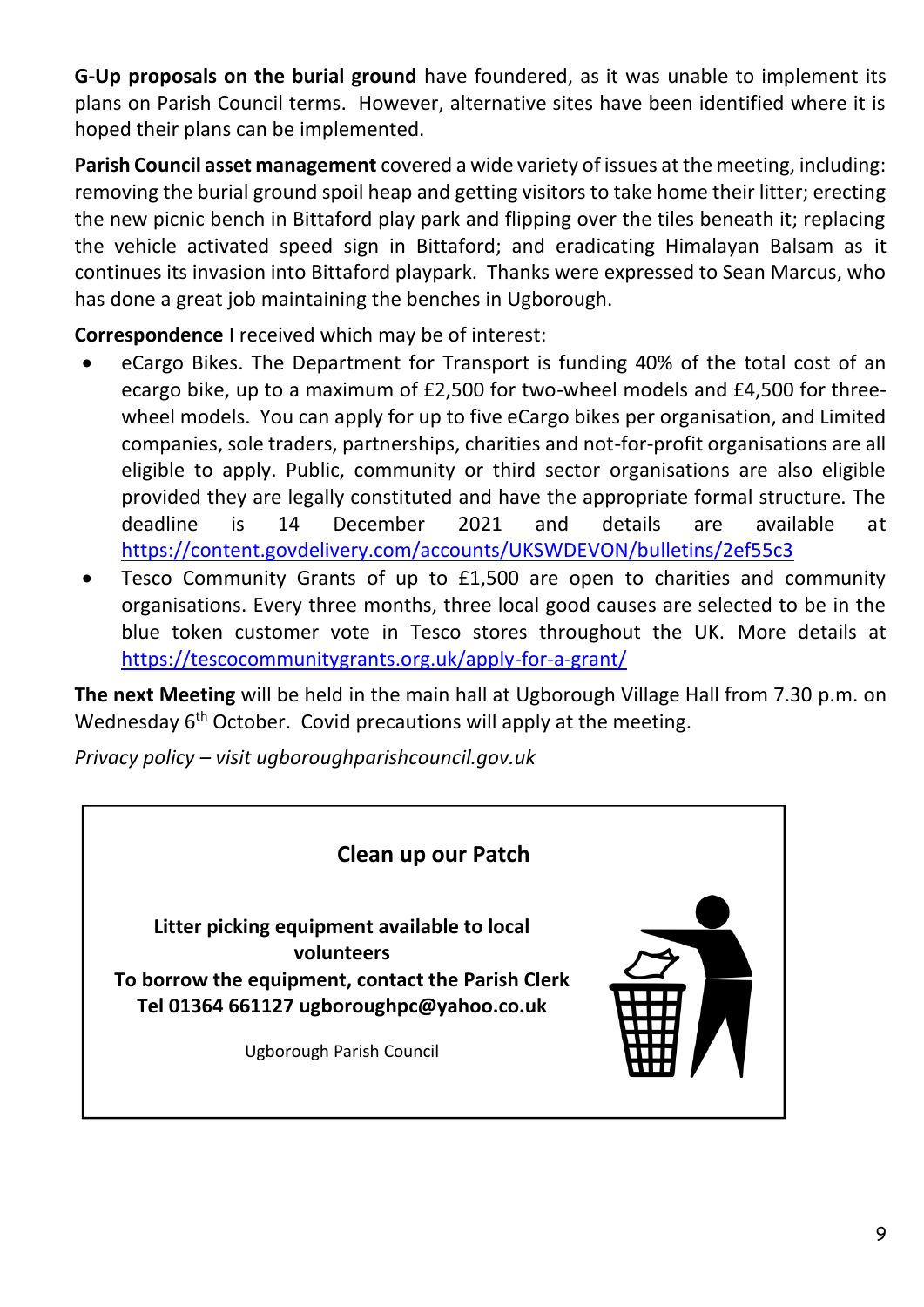# **Do you want faster and more reliable broadband?** *(Information from Tom Holway)*

South Hams Council are working with broadband suppliers across our region to help communities bring faster connections to homes and businesses. We want to hear from people keen to improve their broadband and those who would like to help drive the project forward.

To find out more and register interest in improving your broadband please click the link below:

[https://southhams.gov.uk/community-broadband](https://lnks.gd/l/eyJhbGciOiJIUzI1NiJ9.eyJidWxsZXRpbl9saW5rX2lkIjoxMDIsInVyaSI6ImJwMjpjbGljayIsImJ1bGxldGluX2lkIjoiMjAyMTA5MTcuNDYwNjgxMTEiLCJ1cmwiOiJodHRwczovL3NvdXRoaGFtcy5nb3YudWsvY29tbXVuaXR5LWJyb2FkYmFuZCJ9.eGpGYlb52A615wTnodTGtecJVKOzxeQ22T6t4ZhZuno/s/657086577/br/112512551752-l)

Do you know how good your broadband currently is? You can check your speed here: <https://speedtest.btwholesale.com/>

If your download speed is above 30 you are doing alright, but it could still be much faster and more reliable. If it's below 30 you are now falling behind.

### **Exploitation and Modern Slavery***- Information forwarded by Tom Holway*

There is a campaign to increase awareness of this very unpleasant but important issue. Children and vulnerable adults are being exploited by criminals. They can be forced to courier drugs and money (county lines) or to commit other crimes. Sometimes they are used for sex. There are many kinds of exploitation, but they all have a terrible impact on the victims and their families.

The campaign is particularly aimed at taxi drivers, hotel or b & b providers, or restaurant owners but does apply to us all.

Help is needed to stop it- if you see something you can- e mai[l 101@dc.police.uk](mailto:101@dc.police.uk) Or call Crimestoppers anonymously on 0800555111

Remember that if someone is in immediate danger, always call 999

For more information and advice about county lines, visi[t www.dc.police/countylines.](http://www.dc.police/countylines)

#### **4RDA**

The Four Rivers Dementia Alliance aims to improve the lives of people living with dementia, their families and carers. They have 2 vacancies-

Voluntary minute taker- 3 hours every 6 weeks Secretary- open meetings take place every 6 weeks plus the AGM

Please contact Liz Hutchins (Chair) at 01752 880715 [www.4riversdementia.org.uk](http://www.4riversdementia.org.uk/)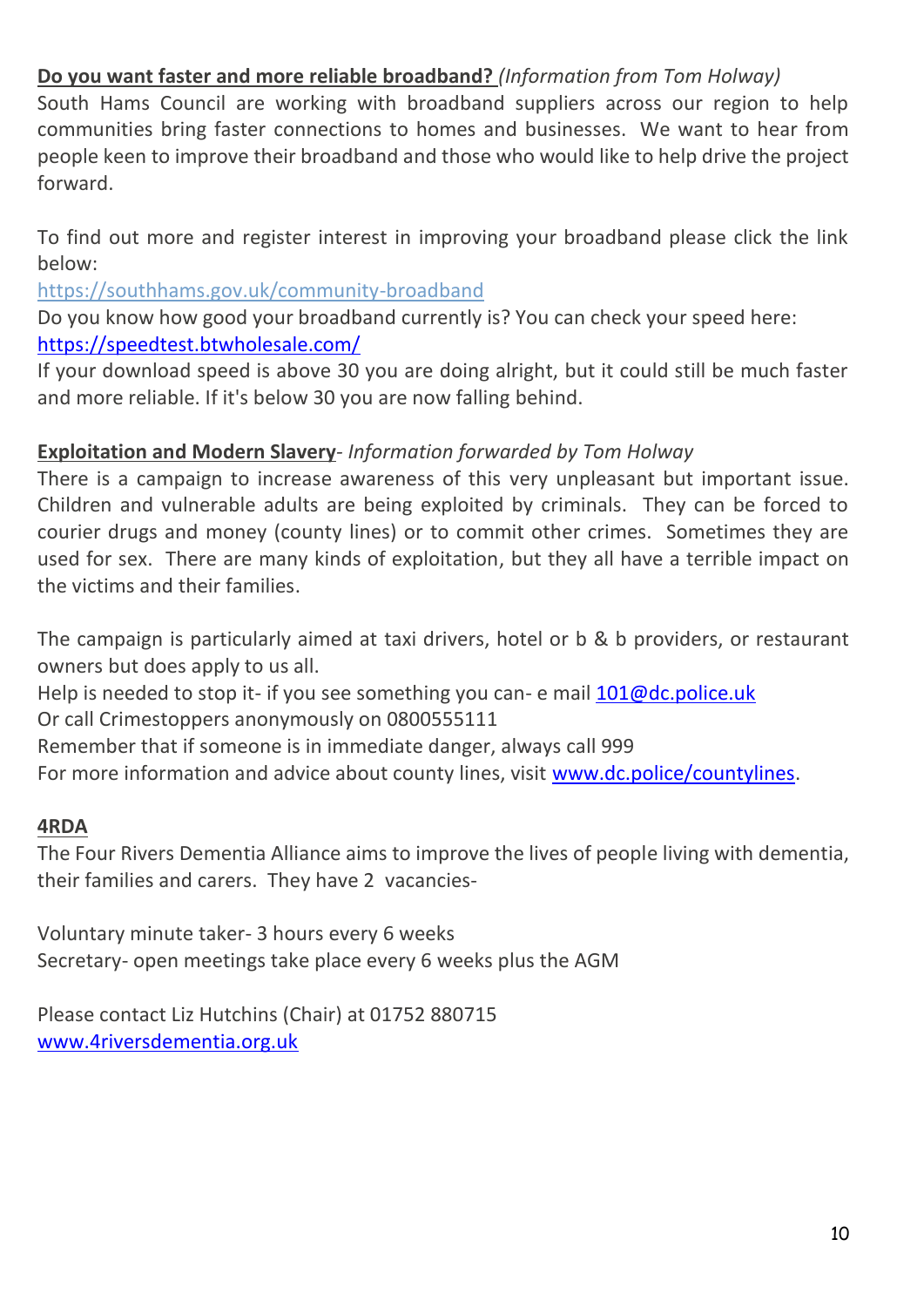**Samaritan's Purse Operation Christmas Child 2021 Shoebox Appeal** - *Kate Brampton*  Each year Ugborough and its surrounding area have supported this Appeal on behalf of St Peters Church, and it is going ahead again this year.

Leaflets & posters for this year's appeal will be available in St Peter's Church & the bus shelter during October 2021 for anyone interested, to help themselves to.

# This year there are **three ways to take part**:-

- 1) **Fill A Shoebox** -If you choose to do a Shoebox, it can be filled and **returned by the end of October 2021** to the Church or me at Hill House, Ugborough (opposite Village Hall) and I will deliver it to the local drop off point. Please do not leave it in the bus shelter or the Village Hall. A shoebox can be for a boy or girl for age groups 2 to 4, 5 to 9 and/or 10 to 14 years old. Items to be provided can include new toys, school supplies, hygiene items etc – more detail is provided in the leaflets. There is also opportunity to donate towards the suggested £5 project cost donation required for each box including shipping. There are some items which cannot be sent, and they are noted in the leaflets.
- 2) **Online Fill a Shoebox or Send a Prepacked Shoebox**  On the Samaritan's Purse website it is possible to purchase either of these two options for £20 which includes the £5 project cost/delivery donation. The link is Samaritan's Purse/Operation Christmas Child/Shoebox Online/Pack Your Shoebox Online or Send a Pre-Packed Shoebox - if you use either of these options it would be helpful if you could let me know so we can have an idea of how many Shoeboxes might have been sent from Ugborough & surrounding area. Contact 07549854461.
- 3) **Monetary Donation in Sealed/Unsealed Envelope** using the envelope attached to the leaflet - please put through my letterbox at Hill House (opposite the Village Hall). I will either deliver it to the local drop off point with the packed physical Shoeboxes or create online Shoeboxes on your behalf as appropriate. Please do not leave it in the bus shelter nor at the Church nor the Village Hall.

Whilst we won't know which country(ies) the Shoeboxes/monetary donations will go to before they start their journey, where Gift Shoeboxes are registered on- line they will be tracked so we can be informed which country(ies) they go to after they are delivered. Last year our 31 Gift Shoeboxes were sent to Georgia, Serbia and Nigeria. In previous years they have been sent to Belarus, Albania, Central Asia and Serbia. Our highest number of Gift Shoeboxes was 48 in 2018!

Thank you for your support.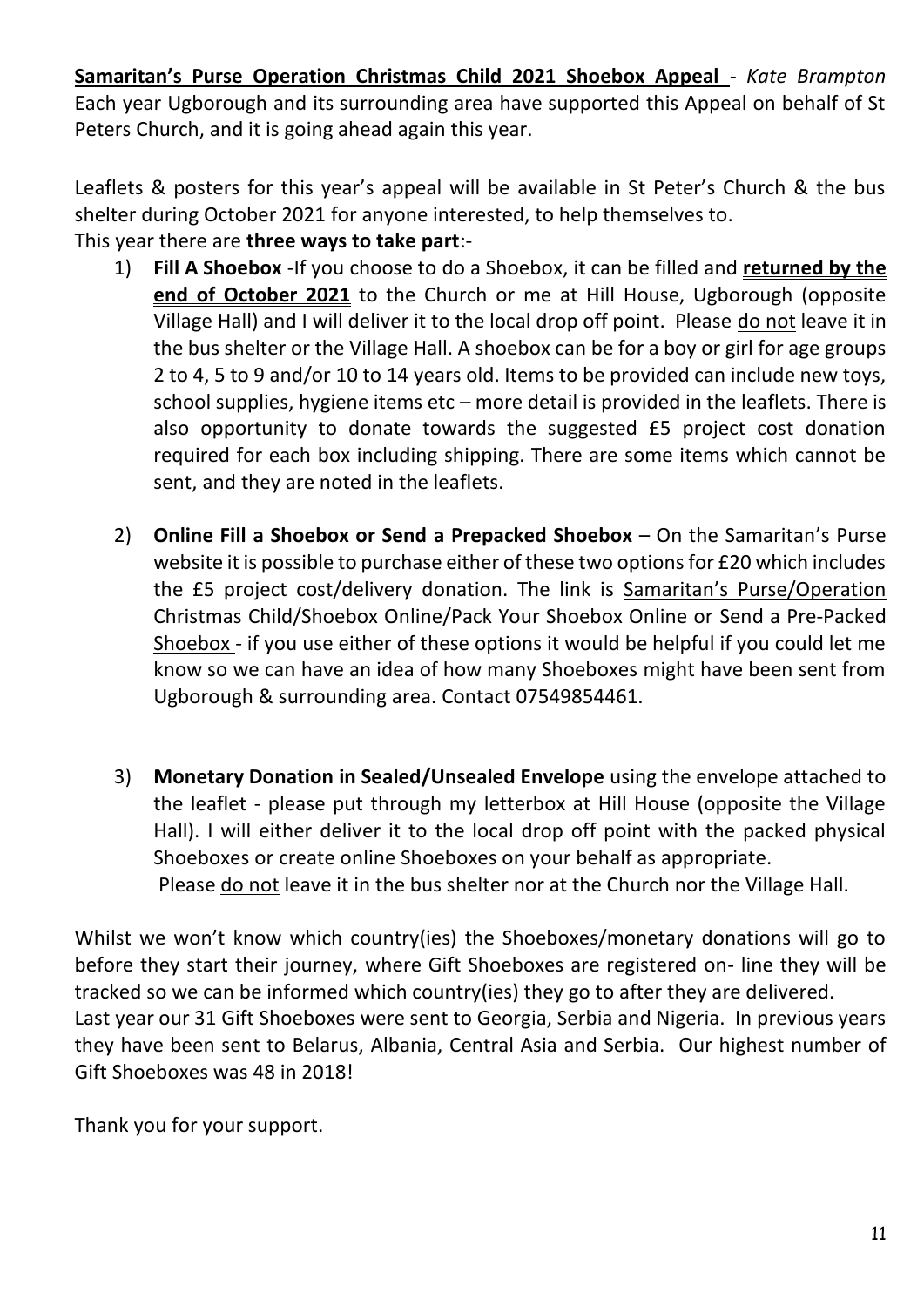# **St Peter's Church, Ugborough**

# **Urgent- Emergency Support for Afghan Arrivals and Resettlement in Plymouth area.**

As a result of discussion at our September All Age service the PCC has agreed that we lead an appeal to the community via Bugle to support the resettlement of Afghan Refugees locally. **Sincere thanks to those who have already given so generously. We have already collected nearly £500.**

Donations are still welcome by cash to Norma Roe, 20 Lutterburn St. or by BACS to: Parochial Church Council of Ugborough Sort code-30-94-58 Account number-00096503

The escalating violence in Afghanistan has seen 1000's of people fleeing their homes to safety. As a dispersal city and the home to 100's of refugees and asylum seekers Plymouth will be welcoming refugee families who have been evacuated from Afghanistan.

This fundraiser is specifically for the Afghan families and individuals who will be arriving in the city of Plymouth, or those who are already in the city and have family in Afghanistan. Your donation will be gratefully received across the city, and give a number of agencies the capacity to deliver practical and emergency resettlement support and help to those who are arriving from Afghanistan.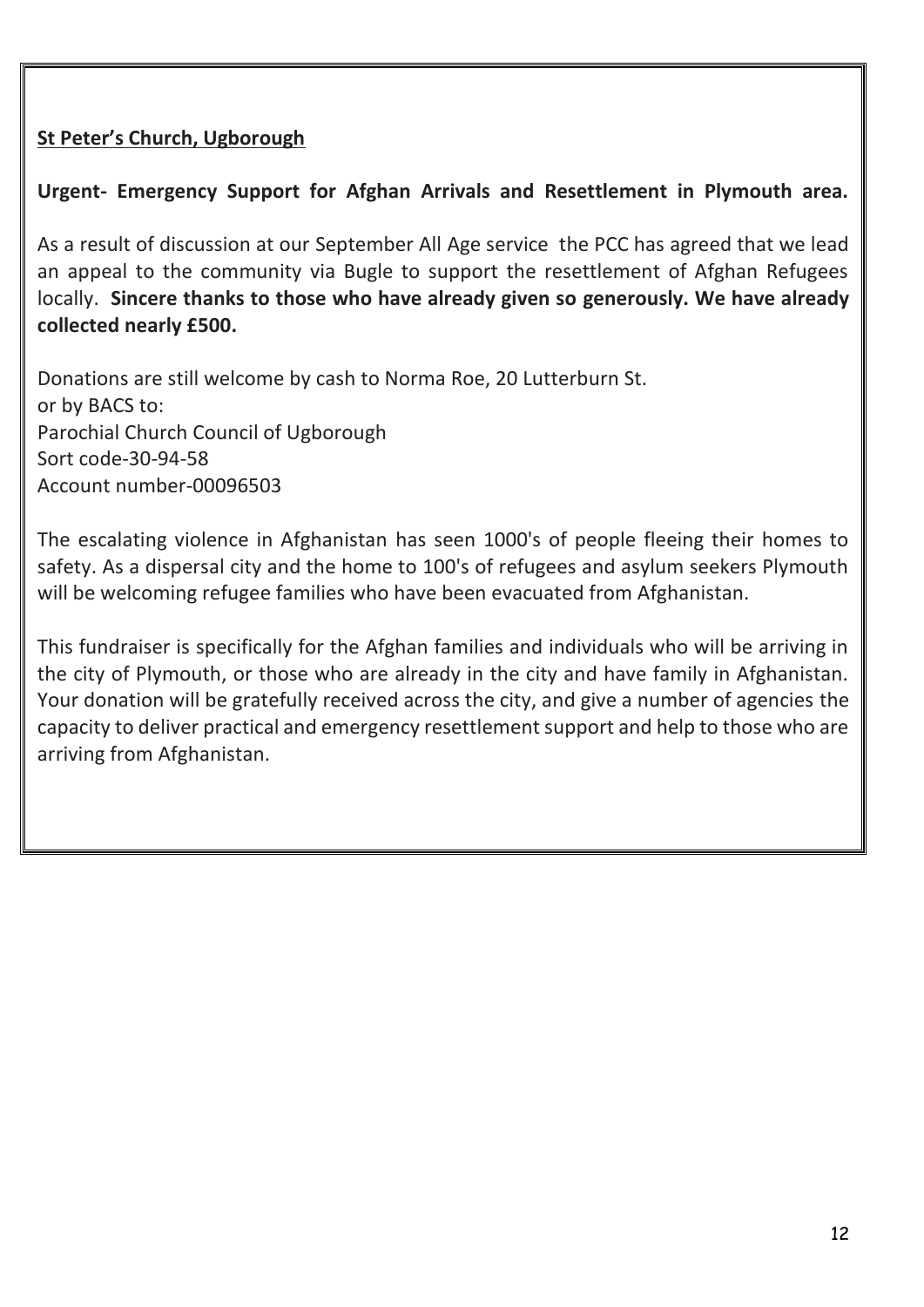# **St. Peter's Church, Ugborough**

### We are delighted to be able to invite you back into our church for regular services Services start at 9.30 a.m. unless otherwise shown.

| Date                                                         | Service                                                                       |
|--------------------------------------------------------------|-------------------------------------------------------------------------------|
| Sunday 3rd October                                           | Harvest All Age service led by Rev'd David Sayle<br>and Local Worship Leaders |
| Sunday 10 <sup>th</sup> October                              | <b>Holy Communion</b>                                                         |
| Sunday 17 <sup>th</sup> October                              | Non- Communion Morning service led by Local<br><b>Worship Leaders</b>         |
| Sunday 24 <sup>th</sup> October                              | <b>Holy Communion</b>                                                         |
| Sunday 31 <sup>st</sup> October<br>(no service at Ugborough) | Benefice service at Diptford Church<br>Details to follow.                     |

### **Please note that we are being very cautious about lifting restrictions and we would ask you to continue to wear face coverings at all services. To keep us all safe, strict hygiene measures will be in place, and we are still practising social distancing.**

The **Three Rivers Mission Community** covers the parishes of Diptford, Ermington, Halwell, Harberton, Harbertonford, Moreleigh, North Huish and Ugborough.

You can find out about everything that's going on across all the parishes at its website, [www.3rivers.org.uk](http://www.3rivers.org.uk/)

#### **For all church business and parish matters, please contact**

Rev'd David Sayle, The Rectory Diptford Totnes Devon TQ9 7NY 01548 821199 email *[parish\\_sayle@me.com.](mailto:parish_sayle@me.com)*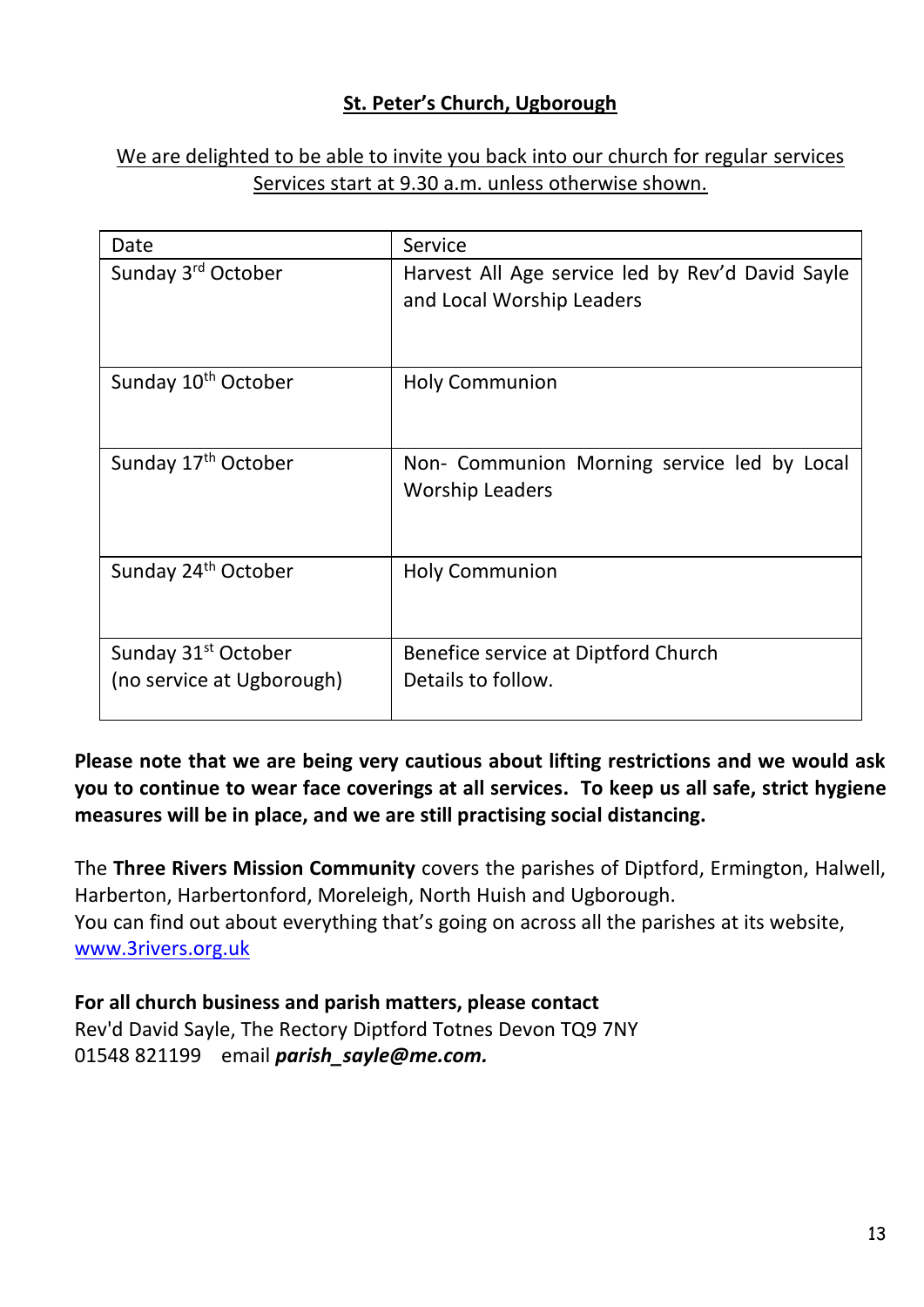# **Ugborough Local History Group Plans are being made! Find out what's happening in NEXT MONTH'S Newsletter!**

### **Village services.**

.

A reminder that you can visit the Devon Libraries Mobile Library Service at Ugborough Square, Tuesdays from 9.30 a.m.-10 a.m. every 4 weeks. The date for October is 26<sup>th</sup> .

# **Post Office in Church Thursday mornings from 10-12 noon-**

Due to bereavement and thus staff shortages, the Post Office in the church will then be only open every other week until further notice. Apologies for any inconvenience caused. (Please see notice on church gate for confirmation of when open).

# *(We send sincere condolences to Tina during this difficult time.)*

### **Kingsbridge Jazz Club –** *Louise Wainwright*

There are changes at The Fisherman's Rest in Aveton Gifford. The main outcome for KJC is that there will no longer be a large enough indoor events space to host the large KJC gigs which can sometimes attract 60 to 100 people. So with much regret we will have to start looking for a new indoor events space. Until further notice there will not be a Winter Jazz Programme.

We have a very resilient, financially stable club and many new people wanting to join the Club as a result of the outdoor gigs at the "Upside Down Jazz Cellar" . So we are proactively looking for alternative sites. If you have any suggestions, please let Henry Wainwright know. 01548 810991

The Upside Down Jazz Cellar, outdoor gigs will continue in 2022. We will keep you informed of developments.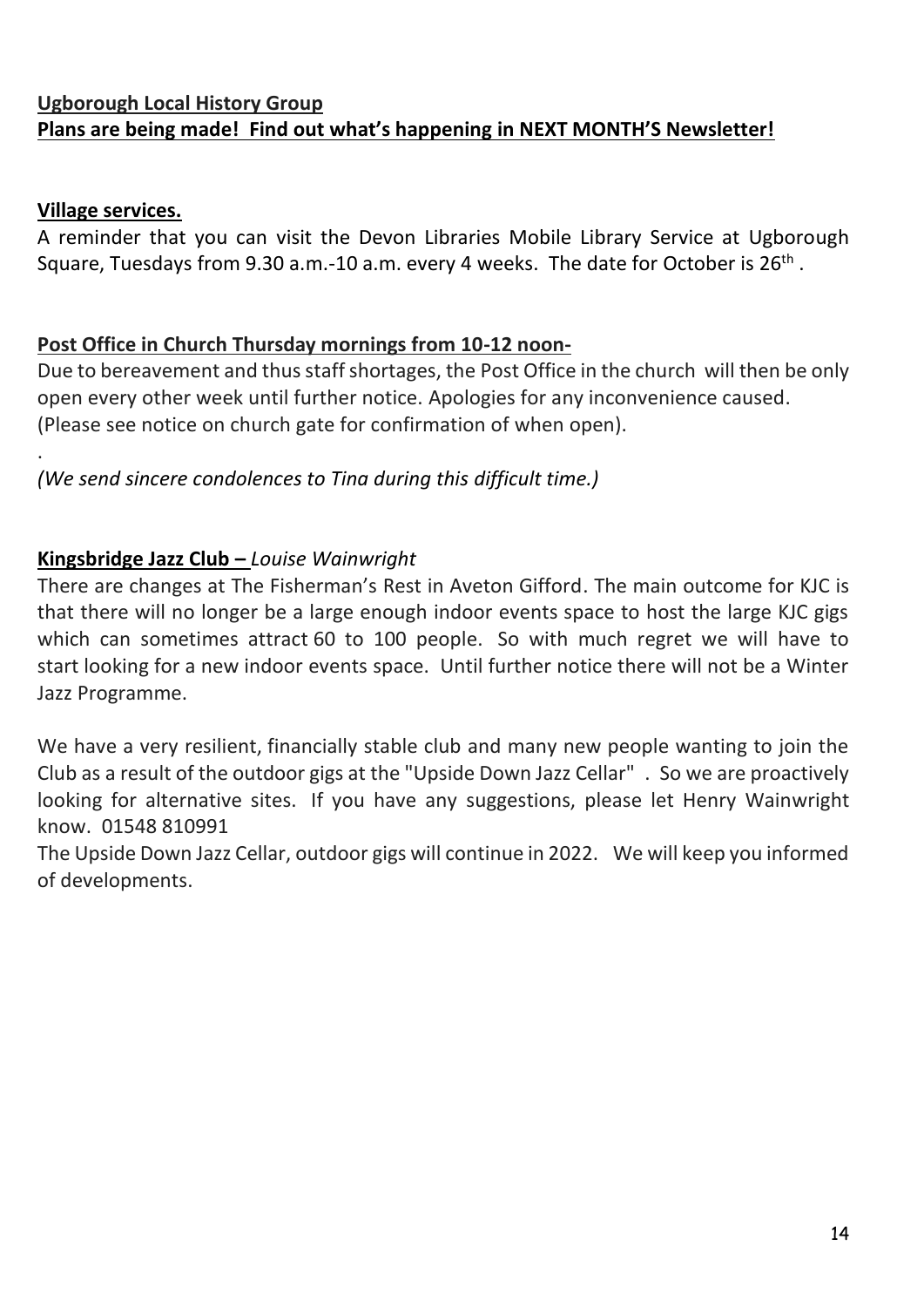# **Open Garden and Cream Tea** *– Norma Roe*

Many thanks to Sue and Cliff Johns for opening their beautiful garden and organising the cream teas in the barn at Dunwell. So many planned events have had to be cancelled or postponed and this was one of the first Ugborough social gatherings after such a long and stressful time. It was wonderful to be able to meet our neighbours and friends in glorious sunshine and in such a safe place. Over £1000 was raised for the church funds- much needed after lockdown.

Thanks to everyone who helped by providing scones and cakes, raffle prizes and helping on the day.



### **Bittaford Pop up Café***- Jonathon Bell*

The pop-up café is back! Ethically sourced tea and coffee, homemade cakes- plus everything is free!

Bittaford Methodist church, Saturday 9<sup>th</sup> October from 11 a.m.- 12.30 p.m.

Special announcement- Amy, a local photographer, will be doing personal and family portraits- for free!